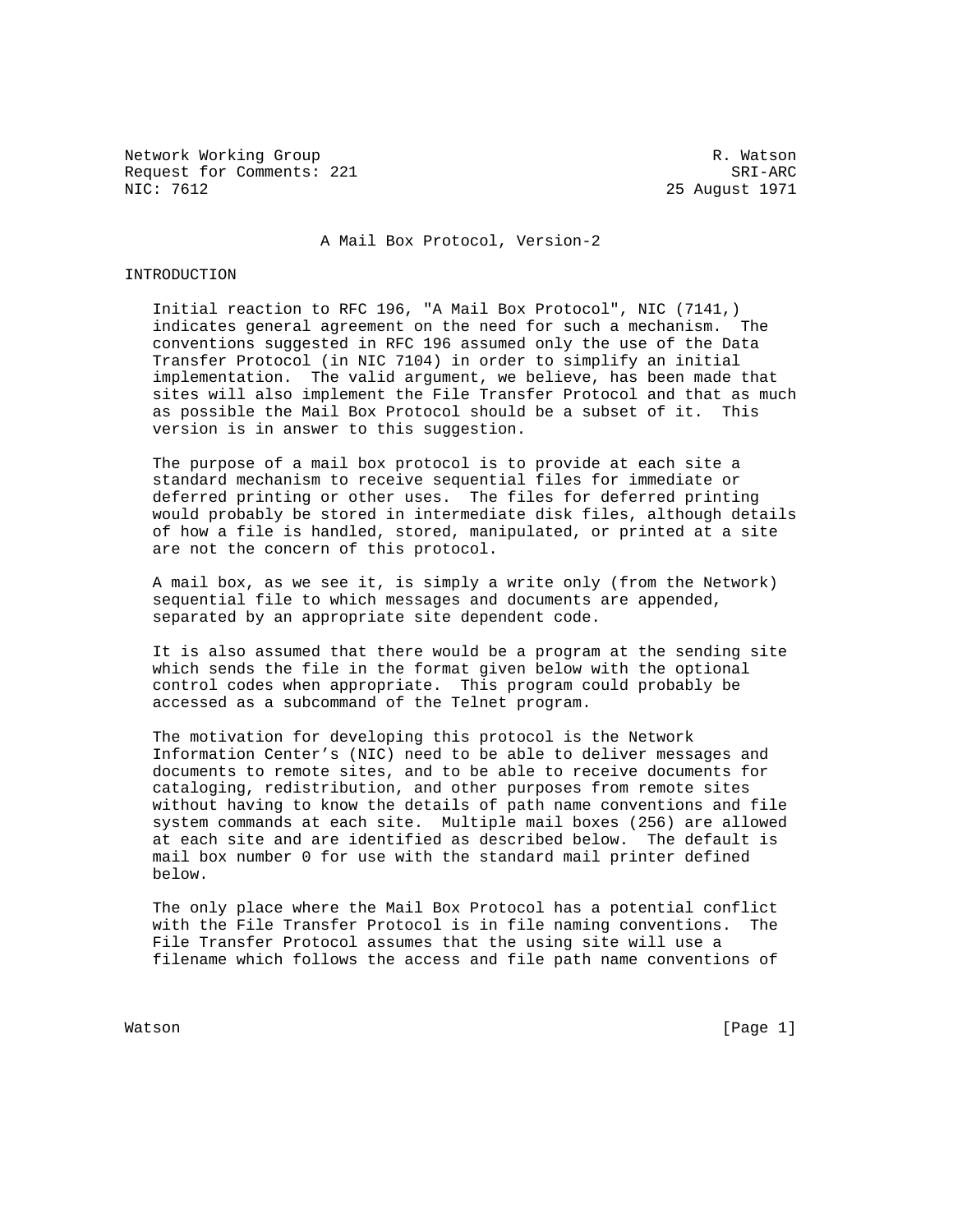the serving site and that this information would be supplied by the user. In the Mail Box protocol we would like not to have to explicitly know the path name conventions at each site.

 In other words there is a need for a network virtual pathname convention. We did not want to solve this problem in general at this time and in RFC 196, NIC 7141, proposed the use of a separate socket for mail type delivery and the use of an integer 0-127 to specify the address of a specific file (Mail Box) to be appended to as the simplest form of network-wide standard file name convention for an initial implementation.

 To follow more closely the spirit of the File Transfer Protocol, I would now recommend the Append Request be specifically used and that the standard socket agreed on for use with the File Transfer Protocol also be used. Following the byte indicating an Append request, there would be a standard agreed-upon string of letters followed by a number, indicating that this is a mail box append request. A suggested name string would be NETMAIL#, where # is a byte interpreted as a mail box number 0-255. If the above suggested Mail Box file naming convention is unsuitable and some other network-wide standard mail box naming can be agreed on, then it can be used. Please let me know how you feel about this naming convention.

 Given agreement on a standard mail box pathname, then the Mail Box Protocol can utilize a subset of the File Transfer Protocol conventions to be given below.

 The other problem which was raised about the Mail Box Protocol was the possibility of someone accidentally or deliberately flooding the printer of a site with garbage, as there are no access or file size controls. Some thinking and discussions of this problem have yielded no simple satisfactory solutions. I would recommend initial implementations without standard special safeguards in this area. Safeguards would be a site-dependent option. Standard safeguards for the above problem can be easily added later if they really prove necessary and satisfactory ones can be agreed on.

Watson [Page 2]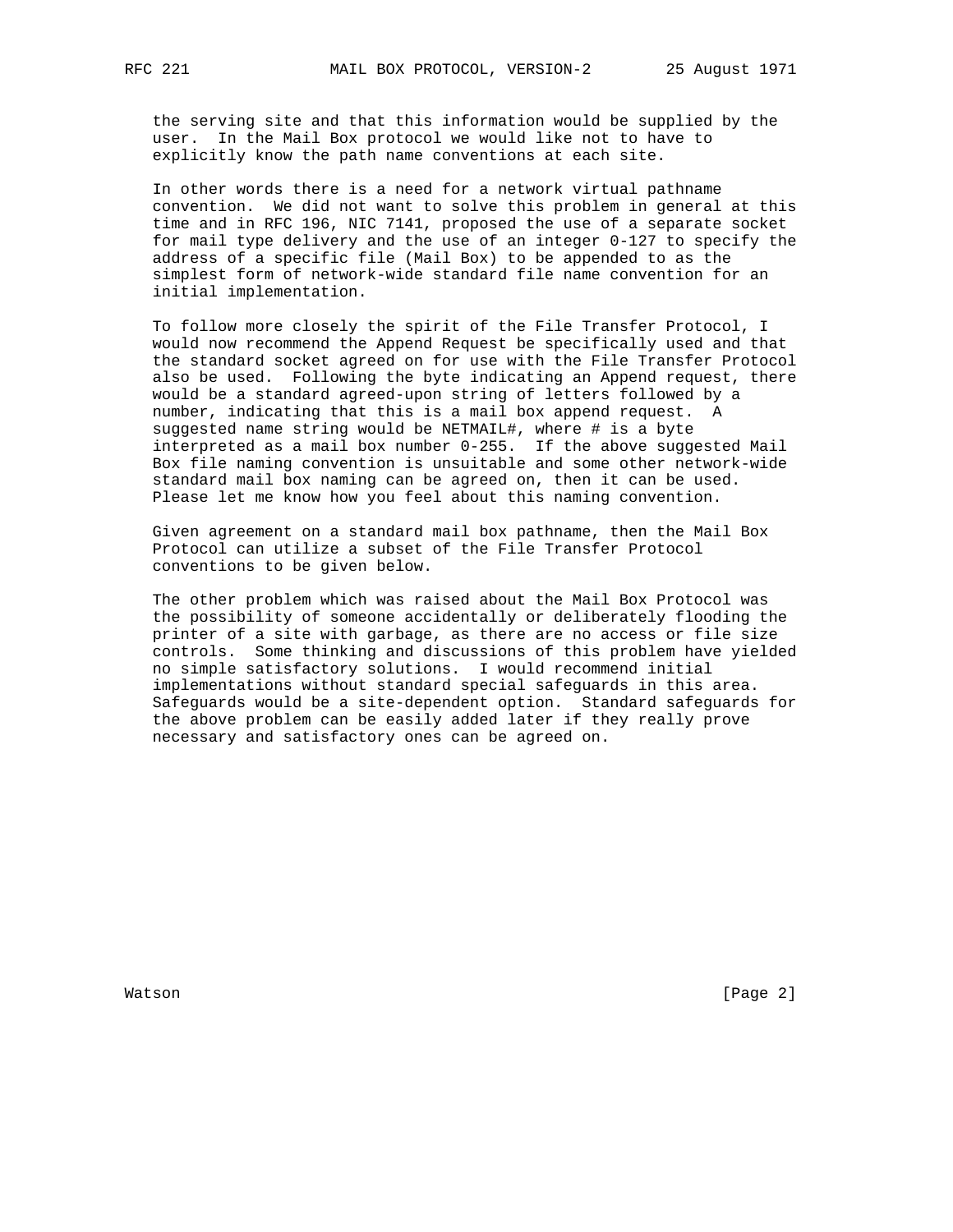MAIL BOX PROTOCOL - VERSION 2

 The Mail Box Protocol will use established network conventions, specifically the Network Control Program, Initial Connection Protocol, Data Transfer Protocol, and File Transfer Protocol (as described in Current Network Protocols, NIC 7104).

 The normal transmission for Mail Box 0 is to be Network ASCII. The standard receiving mail printer for mail box number 0 is assumed to have a print line 72 characters wide, and a page of 66 lines. The new line convention will be carriage return (Hex '0D'), (Octal '015') followed by line feed (Hex '0A') (Octal '012') as per the Telnet Protocol, RFC 158, NIC 6768. The standard printer will accept form feed (Hex '0C') (Octal '014') as meaning move paper to the top of a new page.

 It is the sender's responsibility to control the length of the print line and page. If more than 72 characters per line are sent, or if more than 66 lines are sent without a form feed, then the receiving site can handle these situations as appropriate for them. These conventions can be changed by control codes as described below.

 At the head of the message or document sent to mail box number 0 there is to be an initial address string terminated by a form feed. This address string is to contain the sender's name and address, and the receiver's name and address formatted in some reasonable, easy to-read form for a clerk to read and distribute. Comments could also be included in the address string.

 The format of information in mail boxes other than mail box number 0 is not explicitly defined by this protocol.

Initial Connection

 Initial Connection will be as per the Official Initial Connection Protocol, Document #2, NIC 7101, to the standard File Transfer socket not yet assigned. A candidate socket number, socket #3, has been suggested.

## File Transfer

 The mail item (file) to be transferred would be transferred according to the File Transfer Protocol.

 As per the File Transfer Protocol, a file (mail item) can be sent in more than one data transaction as defined in the Data Transfer Protocol. End of file is indicated by the file separator (as defined in Data Transfer Protocol) or by closing the connection.

Watson [Page 3]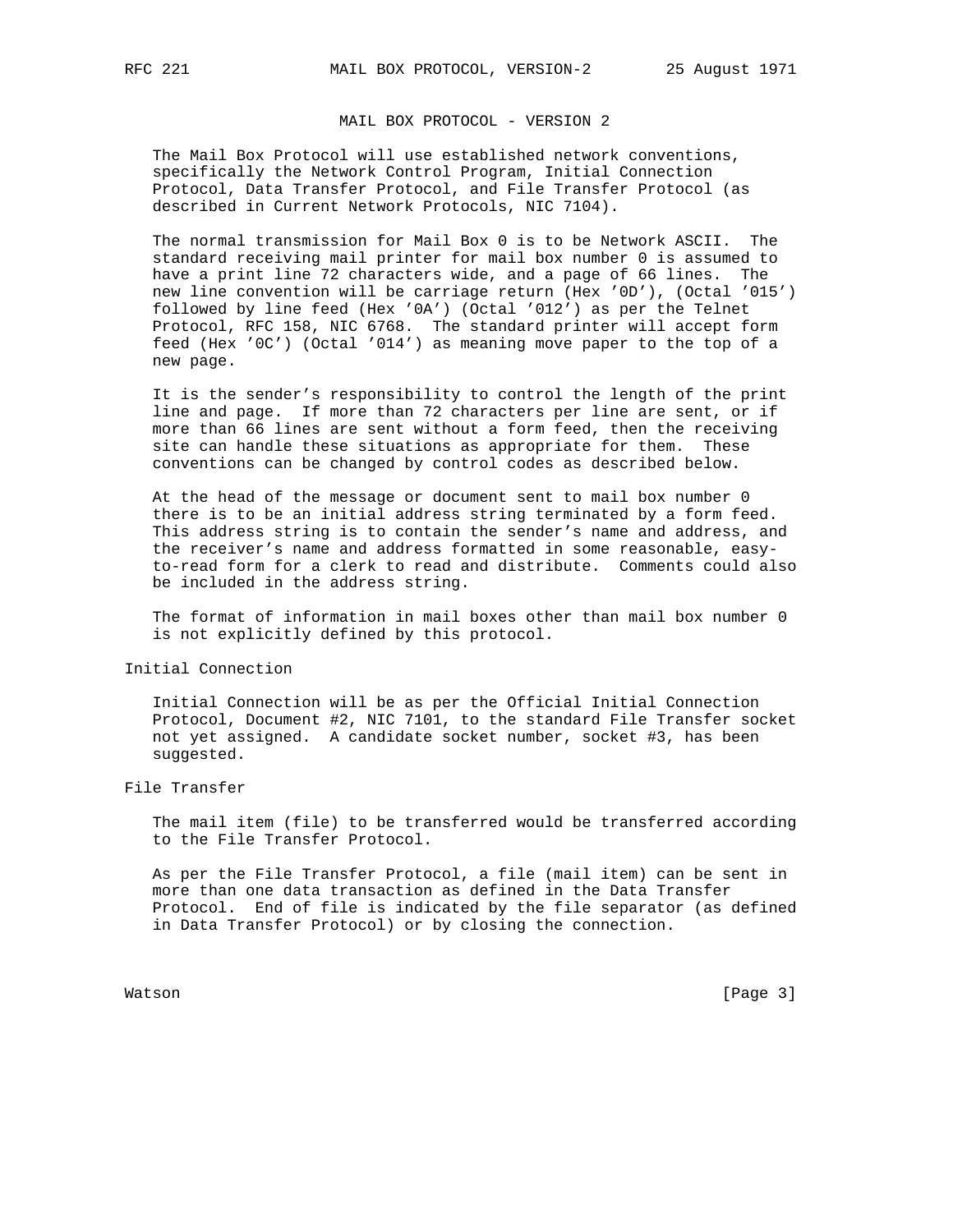Order of Transactions

The only basic operation required is an append.

Append Request

(Mailer) User --------------------> server (Mail Box)

<File - data>

------------------->

End of File indication

------------------->

## Acknowledge

<-------------------

 The data type default is network ASCII. The standard line printer default is as defined above. Other control transactions can be used.

CONTROL TRANSACTIONS TO BE USED

OP CODE

| Hex            | Octal |                                       |
|----------------|-------|---------------------------------------|
| 0 <sub>0</sub> | 000   | Change data type identifier           |
| 09             | 011   | Error or unsuccessful terminate       |
| 0A             | 012   | Acknowledge or successful terminate   |
| 0B             | 013   | Append request (add to existing file) |
| 5A             | 132   | Change printer control settings       |

DATA TYPE CODES

 All data types of the File Transfer Protocol can be used for special applications. For Mail Box 0, default is 8 bit bytes of Network ASCII characters.

ERROR CODES

 All error codes defined in the File Transfer Protocol could be returned.

Watson [Page 4]